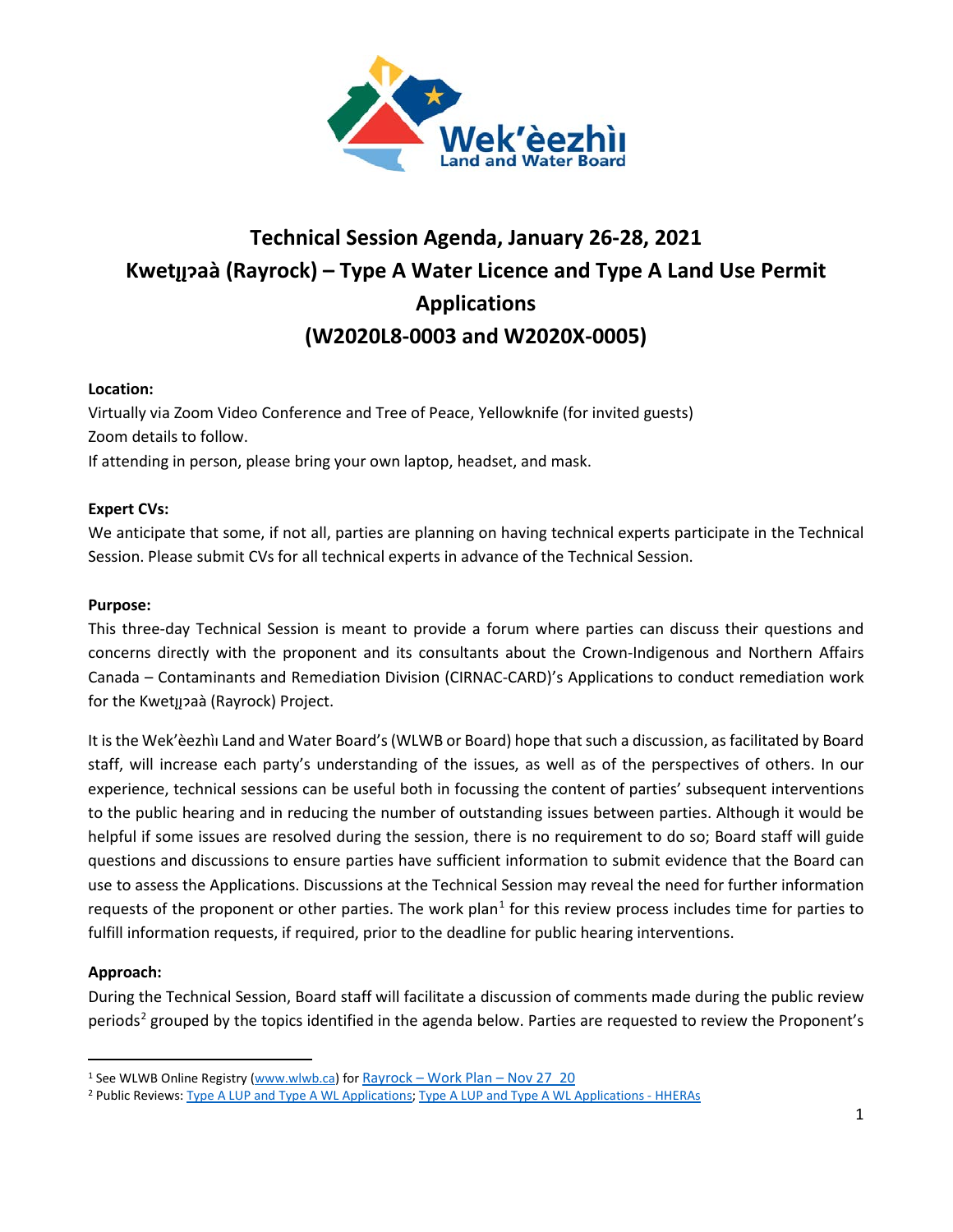

response to each of their questions and come prepared to: (1) indicate whether their concern has been adequately addressed and if not, what additional information would be required to address it, (2) take the opportunity to follow up on issues raised during the public review period, and (3) ask any additional questions.

Please note that the Technical Session is not a public hearing, as such, Board members and their legal counsel will not be participating. The Technical Session will not be transcribed but will be recorded so the audio file can be made available to any Party who requests it. It is the Board's wish that the technical session be as informal as possible in order to promote discussion. Final recommendations for the Water Licence and Land Use Permit should be made in the formal written interventions submitted to the Board prior to the Public Hearing.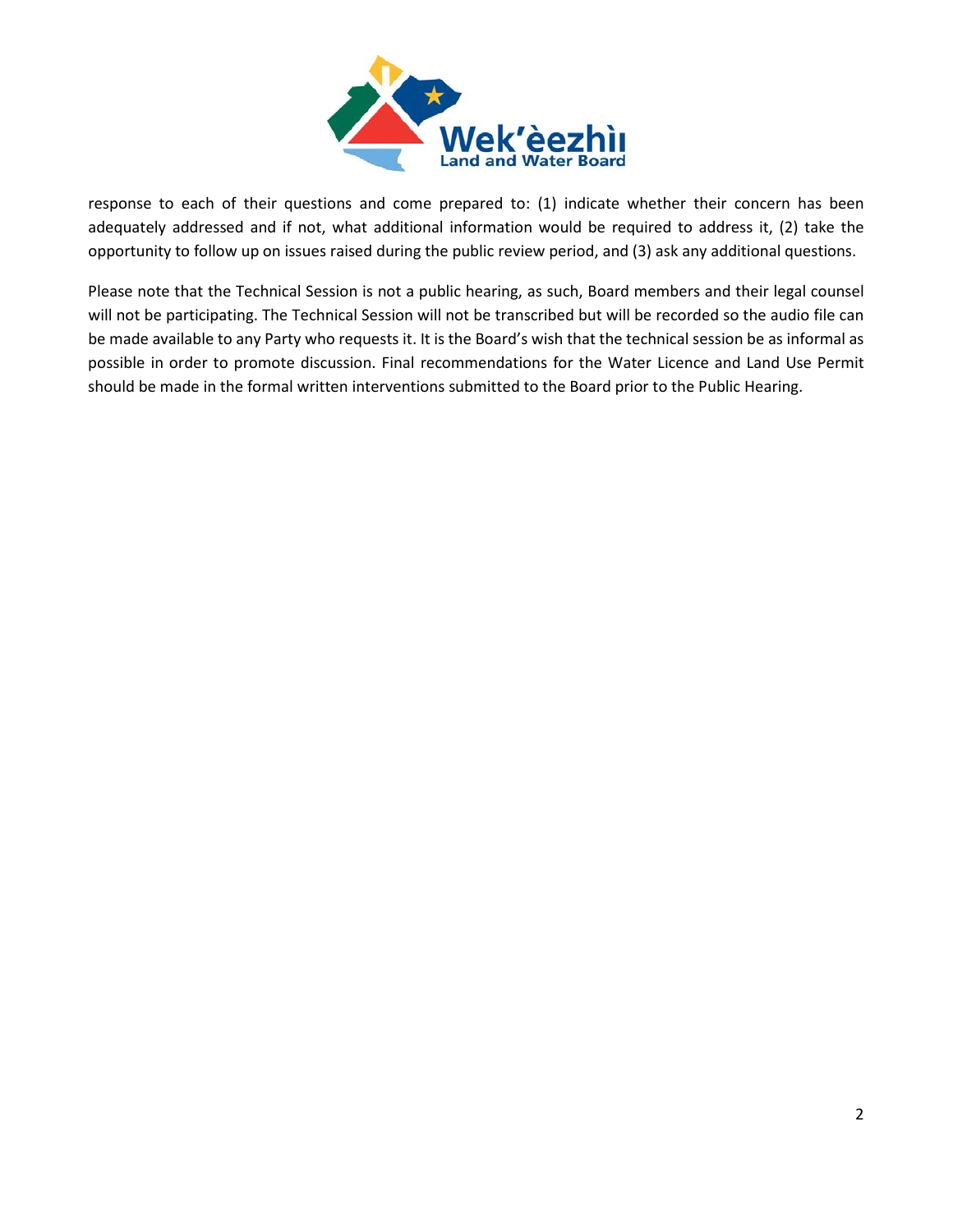

# **Agenda**:

The order of topics is subject to change. All parties and their support staff are requested to be available for the entire Technical Session. CIRNAC-CARD will provide short introductory presentations for many of the topics to help initiate discussion.

| Day 1 - Tuesday January 26, 2021                                                                      |
|-------------------------------------------------------------------------------------------------------|
| (8:30-8:45 am arrival for 9:00 am start)                                                              |
| Round-Table Introductions and Opening Comments (Board Staff)                                          |
|                                                                                                       |
| <b>Overview of Applications</b>                                                                       |
| <b>CIRNAC-CARD Presentation</b>                                                                       |
| <b>General Questions</b>                                                                              |
| <b>Canadian Nuclear Safety Commission (CNSC)</b>                                                      |
| <b>CNSC Presentation</b>                                                                              |
| <b>General Questions</b><br>$\bullet$                                                                 |
| Human Health and Ecological Risk Assessments (HHERAs)                                                 |
| <b>CIRNAC-CARD Presentation</b>                                                                       |
| TG 9, 17, 22, 23, 31, 70; comments from HHERA review - ECCC 1-7, GNWT-ENR 2-27, TG 1-77;<br>$\bullet$ |
| WLWB <sub>2</sub>                                                                                     |
| <b>General Questions</b>                                                                              |
| <b>Closure and Reclamation Plan (Remedial Action Plan)</b>                                            |
| <b>CIRNAC-CARD Presentation</b><br>$\bullet$                                                          |
| Mill Lake dewatering (ECCC 2, 3; GNWT-ENR 39; WLWB 25)<br>$\bullet$                                   |
| Confined Disposal Facility (CDF) (GNWT-ENR 14, 40; WLWB 22; ECCC 4; TG 27, 69)<br>٠                   |
| Discharge to Sherman Lake (DFO 1, 2, 4; GNWT-ENR 1, 2, 3, 4; WLWB 18, 23, 24)<br>$\bullet$            |
| Gamma Lake (TG 32)<br>$\bullet$                                                                       |
| Seepage/run off (ECCC 10, 11; WLWB 19)<br>٠                                                           |
| In situ soils and vegetation (ECCC 6, 7)<br>$\bullet$                                                 |
| Spilled tailings and waste rock (TG 26, 28, 36, 37, 38; ECCC 1)<br>٠                                  |
| Geochemical criteria (GNWT-ENR 9, 41)                                                                 |
| Tailings cap (TG 40)<br>$\bullet$                                                                     |
| Radiation (ECCC 9; TG 13, 33, 34, 35)<br>$\bullet$                                                    |
| Closure schedule (WLWB 32)<br>٠                                                                       |
| Closure objectives/criteria (WLWB 12, 34 - 42)                                                        |
| Remediation of operational activities (WLWB 5)                                                        |
| Construction and post-remediation monitoring (GNWT-ENR 33; WLWB 27-30)                                |
| <b>General Questions</b>                                                                              |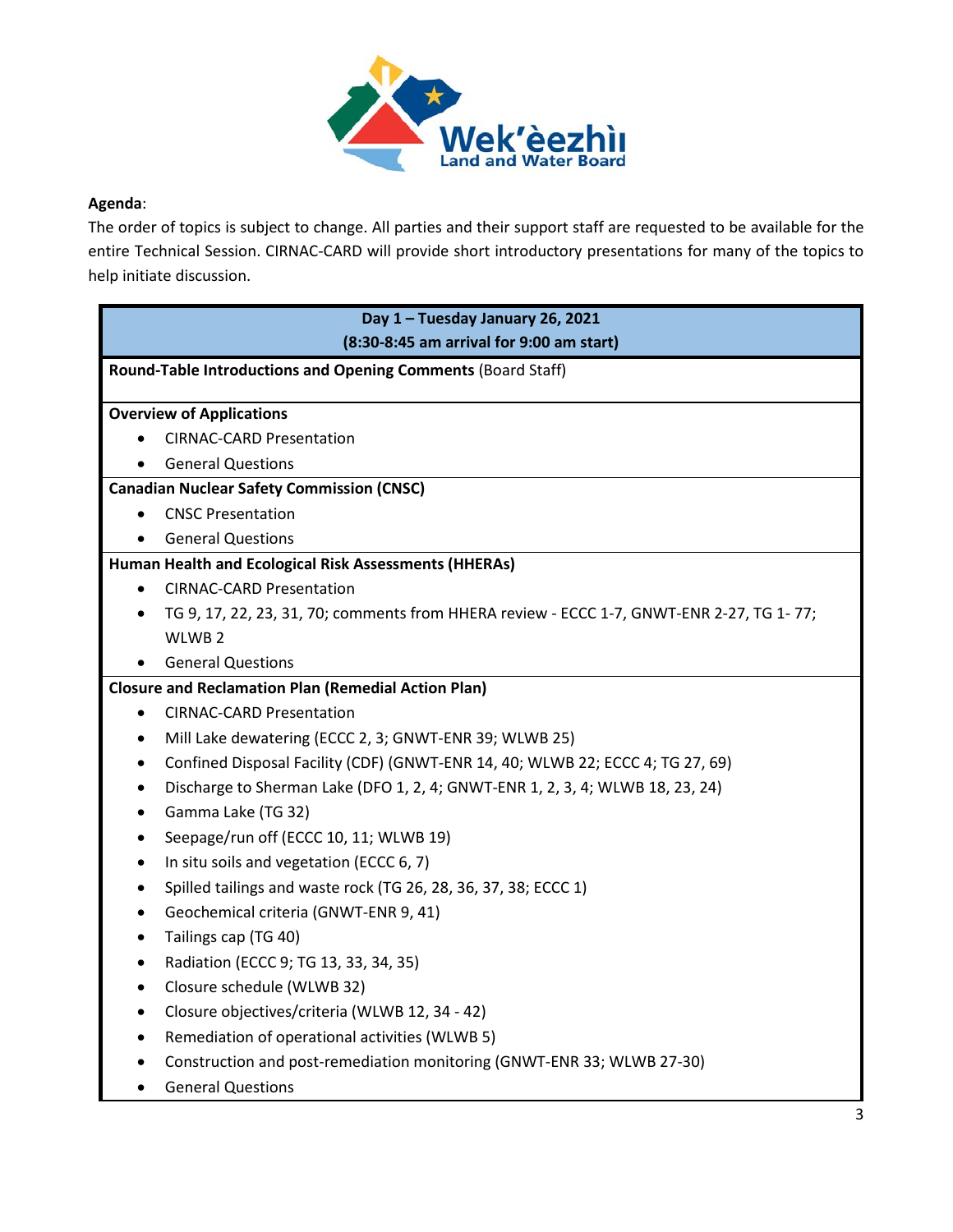

## **Engagement and Traditional Knowledge**

- CIRNAC-CARD Presentation
- Social Impacts (TG 14)
- Traditional Knowledge (TG 16)
- Tłįcho Yatıì (Language) and Placenames (TG 2, 30)
- Communication of Engagement Outcomes (TG 3, 4, 6, 15)
- Risk Communication (TG 20, 31, 39, 43, 56)
- General Questions

# **Day 2 – Wednesday January 27, 2021 (8:30 am arrival for 8:45am start)**

#### **Surveillance Network Program (SNP) and Effluent Quality Criteria (EQC)**

- CIRNAC-CARD Presentation
- Station Locations and Compliance Points (ECCC 8; GNWT-ENR 20; WLWB 14, 19, 20, 21)
- SNP Monitoring (GNWT-ENR 18, 19)
- EQC Parameter Selection (ECCC 5; GNWT-ENR 12; WLWB 13)
- Proposed EQC Values (GNWT-ENR 13, 37, 38; WLWB 17)
- Uncertainties associated with the Water Treatment Facility and Outfall (CIRNAC Inspector 4; WLWB 15, 16)
- General Questions

## **Aquatic Effects Monitoring Program (AEMP)**

- CIRNAC-CARD Presentation
- Response framework and action levels (GNWT-ENR 27, 28, 29, 32)
- Benthic study (TG 24)
- Submission (TG 41, 42)
- General Questions

## **Water Use**

- CIRNAC-CARD Presentation
- General (WLWB 9, 10, 11)
- Winter Roads (GNWT-ENR 5, TG 19)
- General Questions

## **Wildlife and Wildlife Habitat**

• CIRNAC-CARD Presentation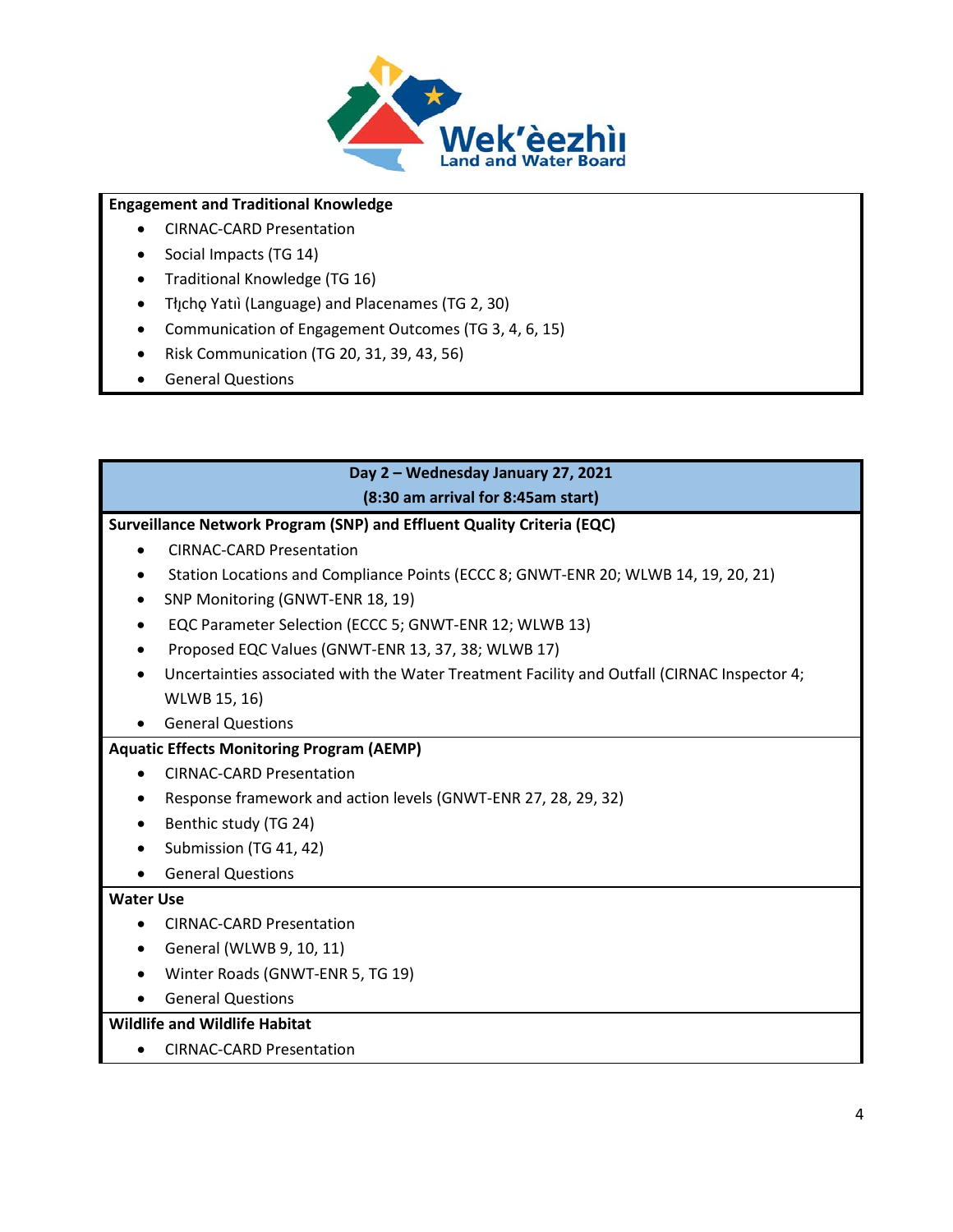

- Wildlife Management and Monitoring Plan (WMMP) (TG 76-101; WRRB 2-11; GNWT-ENR 43, 44, 51, 52; ECCC 12, 13, 14)
- Beaver/muskrat study (TG 24, 29)
- General (GNWT-ENR 46-50)
- General Questions

# **Day 3 – Thursday January 28, 2021 (8:30 am arrival for 8:45am start)**

## **Waste Management Plan**

- CIRNAC-CARD Presentation
- Facility Deposits (GNWT-ENR 26; TG 7)
- Camp/site waste management (GNWT-ENR 24)
- Incinerator (GNWT 25; TG 8, 57, 58, 63)
- General (TG 55, 59-62, 64; GNWT-ENR 23)
- General Questions

## **Sediment and Erosion Control Plan (SECP)**

- CIRNAC-CARD Presentation
- General (GNWT-ENR 30, 31, 33, 34, 35; TG 12, 66, 67, 73, 74, 75)
- Dust Control (TG 11, 12, 68)
- Air Quality Monitoring (TG 71, 72)
- General Questions

## **Spill Contingency Plan**

- CIRNAC-CARD Presentation
- General (TG 44-54; GNWT-ENR 21, 22)
- General Questions

## **Emergency Management and Fire Plan/Site Specific Health and Safety Plan**

- CIRNAC-CARD Presentation
- Emergency Management and Fire Plan (TG 102-106)
- Site Specific Health and Safety Plan (TG 18, 25)
- General Questions

#### **Conditions**

- CIRNAC-CARD Presentation
- Water Licence conditions (GNWT-ENR 6-11, 15-17; WLWB 3, 26, 33; CIRNAC Inspector 5, 6)
- Land Use Permit conditions (CIRNAC Inspector 1, 2, 3; DFO 3; GNWT-ENR 36; GNWT-PWNHC 1)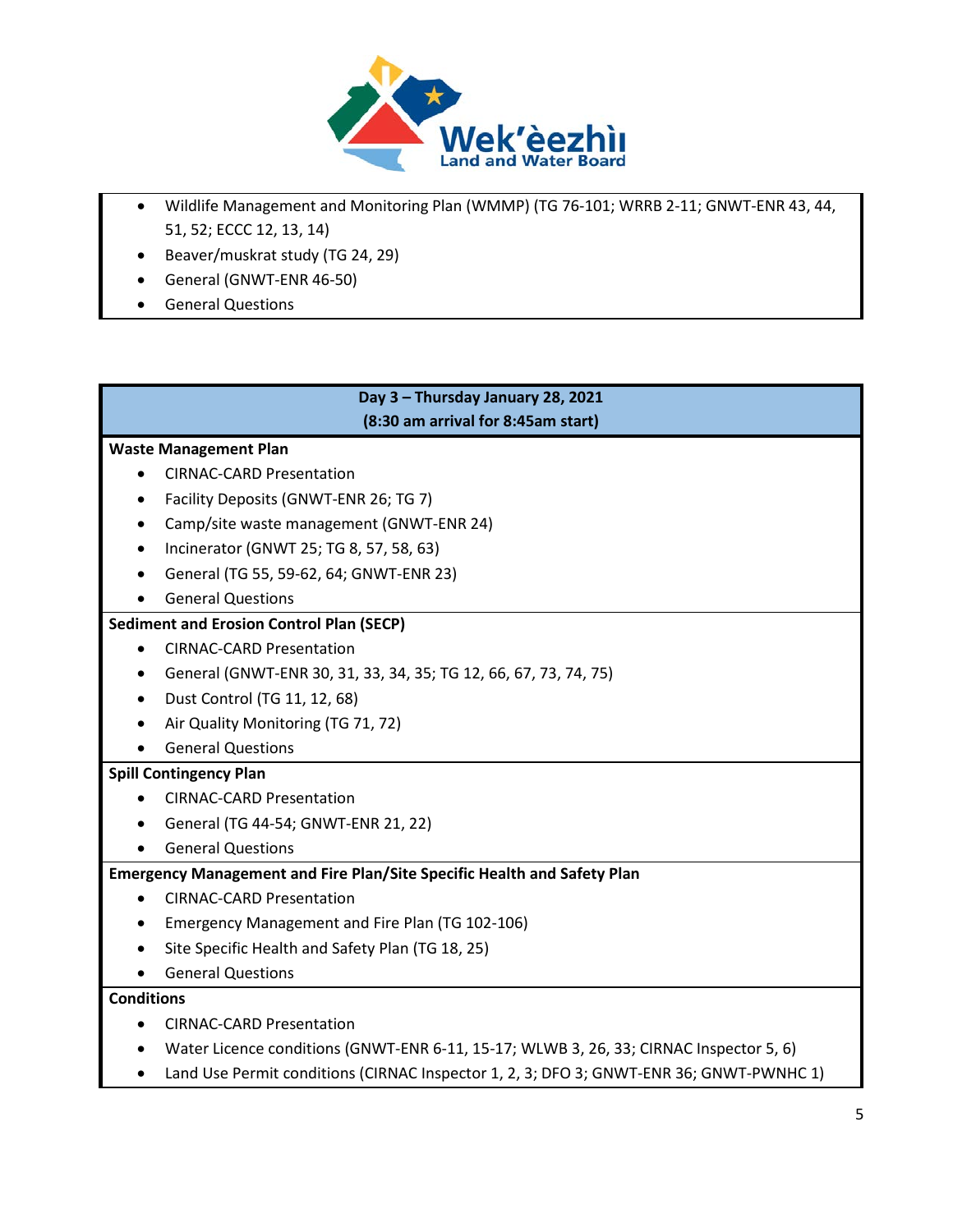

#### • General Questions

#### **Other**

- Geospatial data request (GNWT-ENR 45)
- Contracting (TG 5)
- Environmental Site Assessment of Barge Landing and Powerline (TG 10)
- Radon monitoring study (TG 71, 72)
- General Questions

## **Description of Proceeding Going Forward (Board staff)**

## **COVID-19 Protocol for Parties Invited to Attend in-Person:**

- Parties that have been invited to attend the Technical Session in person, as well as the support staff, are required to undergo the WLWB's screening protocol upon arrival. The screening is as follows:
	- o YOU ARE NOT ALLOWED TO ENTER THE MEETING ROOM IF YOU ANSWER YES TO ANY OF THE FOLLOWING QUESTIONS:
		- 1. Have you traveled outside of the Northwest Territories in the past 14 days?
		- 2. Have you been in contact with someone who is suspected to have COVID-19?
		- 3. Do you have one (1) of the following symptoms?
			- Fever
			- New or worsening cough
			- Shortness of breath
		- 4. Do you have two (2) of the following symptoms?
			- A sore throat
			- Runny nose
			- Nausea/vomiting
			- Diarrhea
			- Headache
			- Body aches
			- New loss or decrease in your sense of taste or smell
- Parties **must** bring masks to wear whenever they are: moving around the room and if they are less than 6 ft/2 m from another person.
- Those attending in person must also sign in and provide contact information should subsequent contract tracing be required.

Snacks will be provided but will individually wrapped.

## **REMINDERS:**

- If attending in person, the WLWB asks all attendees to bring their own reusable coffee mug and reusable water bottle to help reduce waste during the Technical Session.
- There will be breaks in the morning, over lunch, and in the afternoon. Lunch will not be provided.